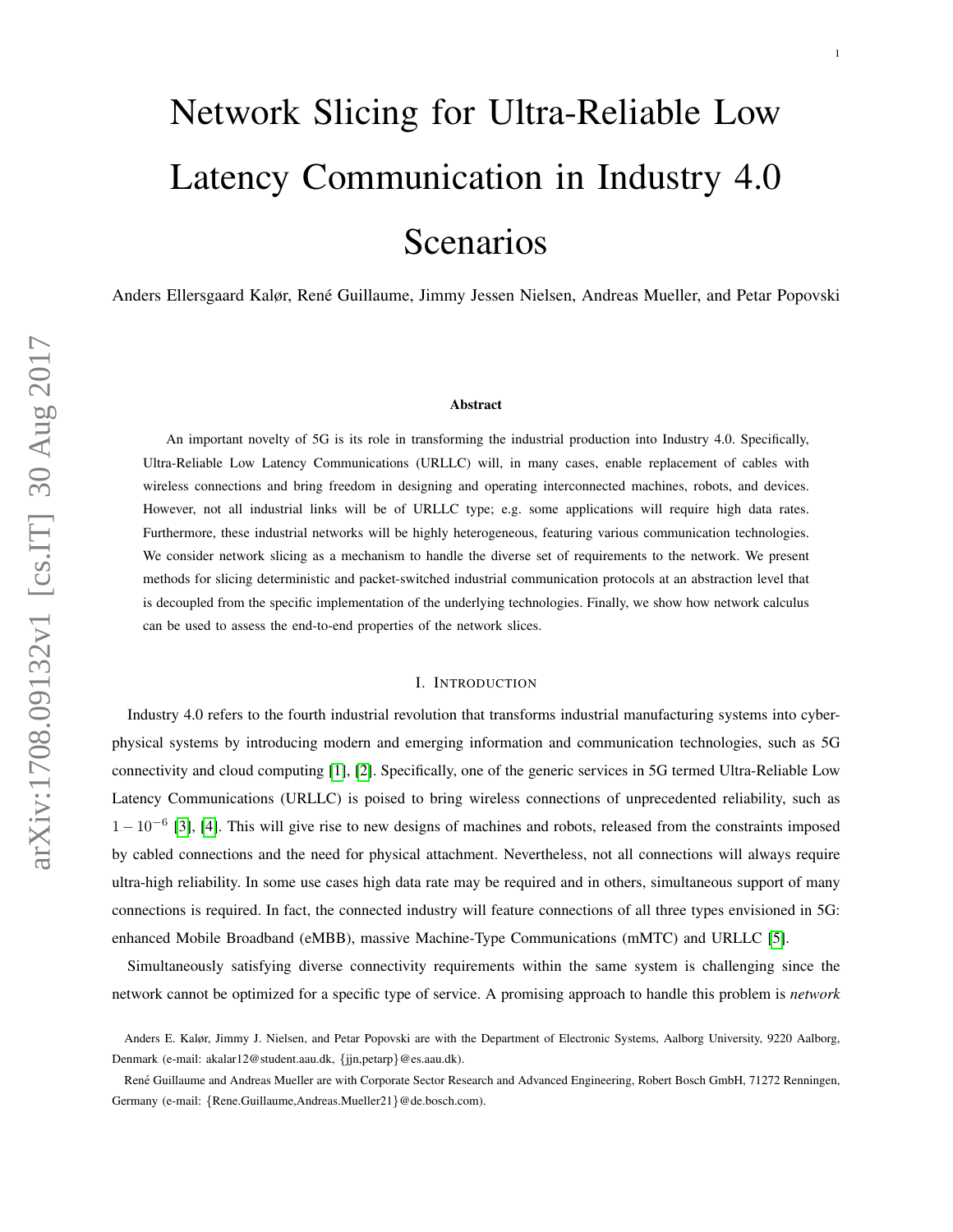<span id="page-1-0"></span>

Fig. 1: Illustration of slicing a physical network into two logical sub-networks. Network slice 1 offers URLLC to an edge cache and the cloud, while network slice 2 provides an eMBB service to the Internet.

*slicing*, which refers to the process of *slicing* a physical network into logical sub-networks which are each optimized for specific applications with certain characteristics [\[6\]](#page-9-5). For instance, as illustrated in Fig. [1,](#page-1-0) one network slice may offer URLLC based information access by reserving communication and buffer resources along a path from the end-user to an edge cache, or to a database in the cloud (network slice 1). At the same time, another network slice in the same physical network may offer an eMBB service between a robot and the Internet, e.g. to allow for firmware updates (network slice 2). Network slicing is enabled by recent network technologies such as Software-Defined Networking (SDN) and Network Function Virtualization (NFV) to decouple the network control plane from the data plane, and to centralize the management of routing, queues, etc.

## *A. Network Slicing for Industry 4.0*

Although encompassing eMBB, mMTC, and URLLC, Industry 4.0 is characterized by its very strict latency and reliability requirements. For instance, control systems and alarm systems may require a delivery reliability in the order of  $1 - 10^{-9}$  and end-to-end latencies in the range of 0.5–5 ms [\[4\]](#page-9-3). As a result, network slicing for industrial networks poses several challenges. First, constructing network slices with strict end-to-end latency and reliability guarantees as required by industrial applications is challenging due to the difficulties in modeling and predicting queuing delays with high accuracy. Secondly, industrial networks are often very heterogeneous, comprising many specialized legacy protocols, which complicates accurate end-to-end analysis [\[7\]](#page-9-6). Guaranteeing low latency and high reliability has traditionally been accomplished through the use of determinism and cyclic communication with reserved resources and limited options for dynamic configuration. This configuration is not ideal for Industry 4.0 where low latency traffic not only may have to pass several links to reach the cloud, but also is highly dynamic due to the high mobility introduced by wireless technologies. Instead, technologies with mechanisms for low-latency communications may be more favourable, such as URLLC and Ethernet TSN which has received much attention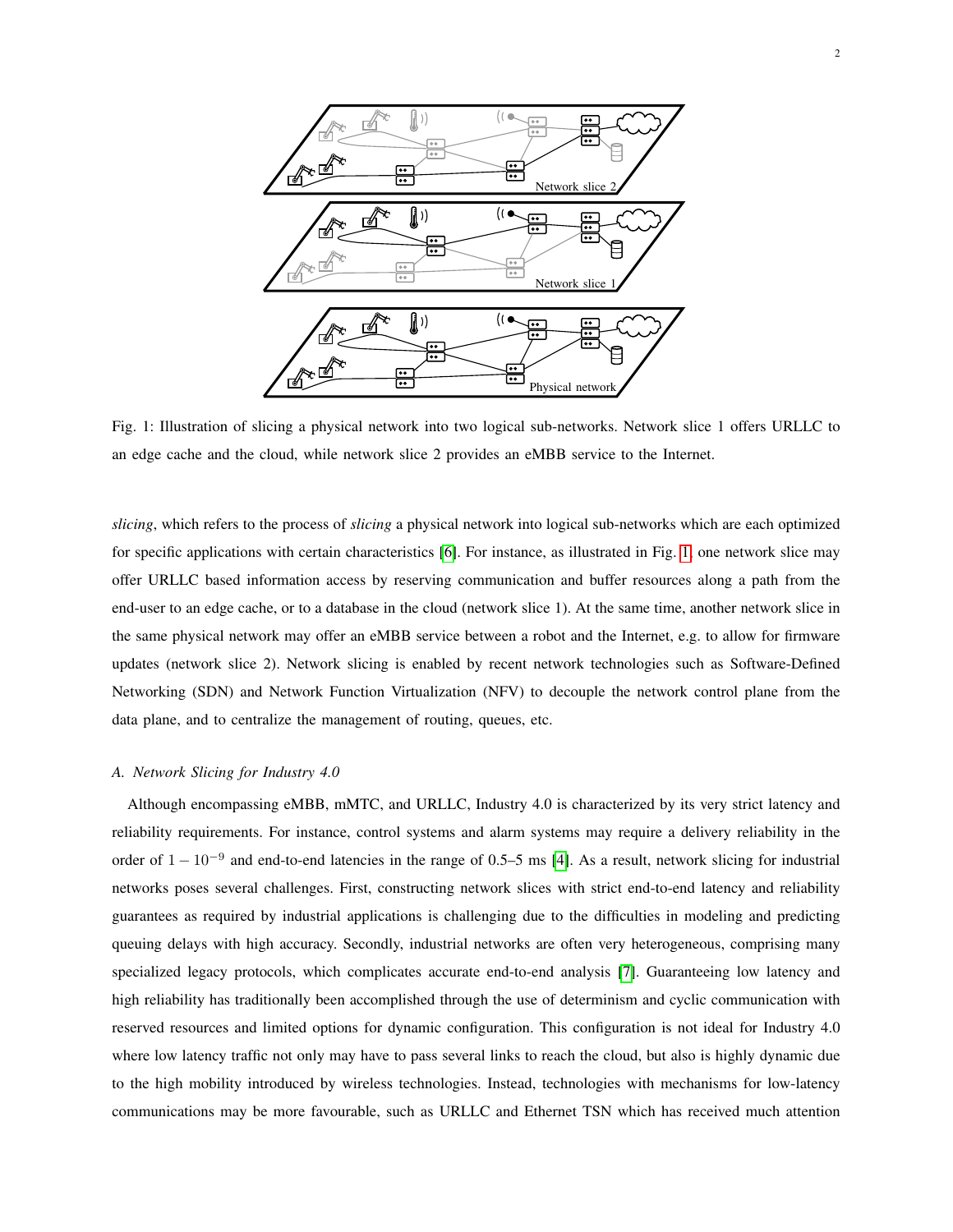in the communities for industrial communication [\[8\]](#page-9-7). However, it is unlikely that all protocols will be replaced by new technologies at once, and network slices need to work across both new and existing technologies. Therefore, network slicing must be studied and resolved at an abstraction level which captures the main characteristics of the protocols but is decoupled from the specific implementations, such as legacy protocols, URLLC and Ethernet TSN.

In this article, we present methods for slicing industrial communication protocols with focus on applications which require strong reliability and latency guarantees analogous to those targeted by URLLC. To this end, we investigate the utilization, reliability and isolation trade-offs of the methods in an abstract setting which is independent of the specific details of the protocols, and we demonstrate how end-to-end properties of the proposed network slicing methods can be calculated across communication technologies using network calculus, both for a specific use case and in a general setting. The remainder of the article is organized as follows. Section [II](#page-2-0) introduces methods for slicing industrial networks. Section [III](#page-5-0) describes a personalized medicine manufacturing system, which is used to illustrate how end-to-end delivery reliability and latency bounds can be obtained. Finally, the article is concluded in Section [IV.](#page-9-8)

#### II. NETWORK SLICING METHODS

<span id="page-2-0"></span>Industrial networks commonly follow a hierarchical structure as illustrated in Fig. [1.](#page-1-0) The individual devices such as actuators, sensors, etc. are connected in a factory unit, and are typically controlled by a master device in a master/slave configuration. The connection may be wired or wireless, or in a combination where a small 5G base station is part of the factory unit, e.g. if there is need for high synchronization between the devices. The factory unit is usually based on a deterministic and cyclic protocol, with resources reserved to the individual devices in each cycle. The cycle times may vary from sub-millisecond to several milliseconds depending on the system. The master devices of the individual factory units are connected to a factory-wide network, which may also be connected to an external infrastructure such as the Internet. The factory network is typically based on switched protocols such as regular Ethernet or Ethernet TSN and possibly TCP/IP. It includes general purpose hardware and cloud computing resources which can be used by the master devices, or even by components in a factory unit, and may comprise one or more 5G base stations, which provide wireless connectivity to devices in the factory.

We now describe slicing methods for cyclic protocols within factory units, followed by a discussion and analysis of network slicing in switched networks at the factory-wide network.

### *A. Factory Units*

As a factory unit, we consider a single master/slave network with a fixed cycle time. Each cycle contains a number of resources (bytes), which are each allocated to a specific application running on a certain device. The allocation is fixed and cannot change during operation. We consider a network comprising one deterministic application which transmits in every cycle (e.g. sensor readings for closed-loop control), and  $K$  stochastic applications which transmit frames randomly (e.g. sensor alarms). The deterministic application transmits  $R_d$  frames of size  $N_d$  in every cycle, while the number of frames transmitted by stochastic application k is denoted by  $R_k$ , and of fixed size  $N_k$ .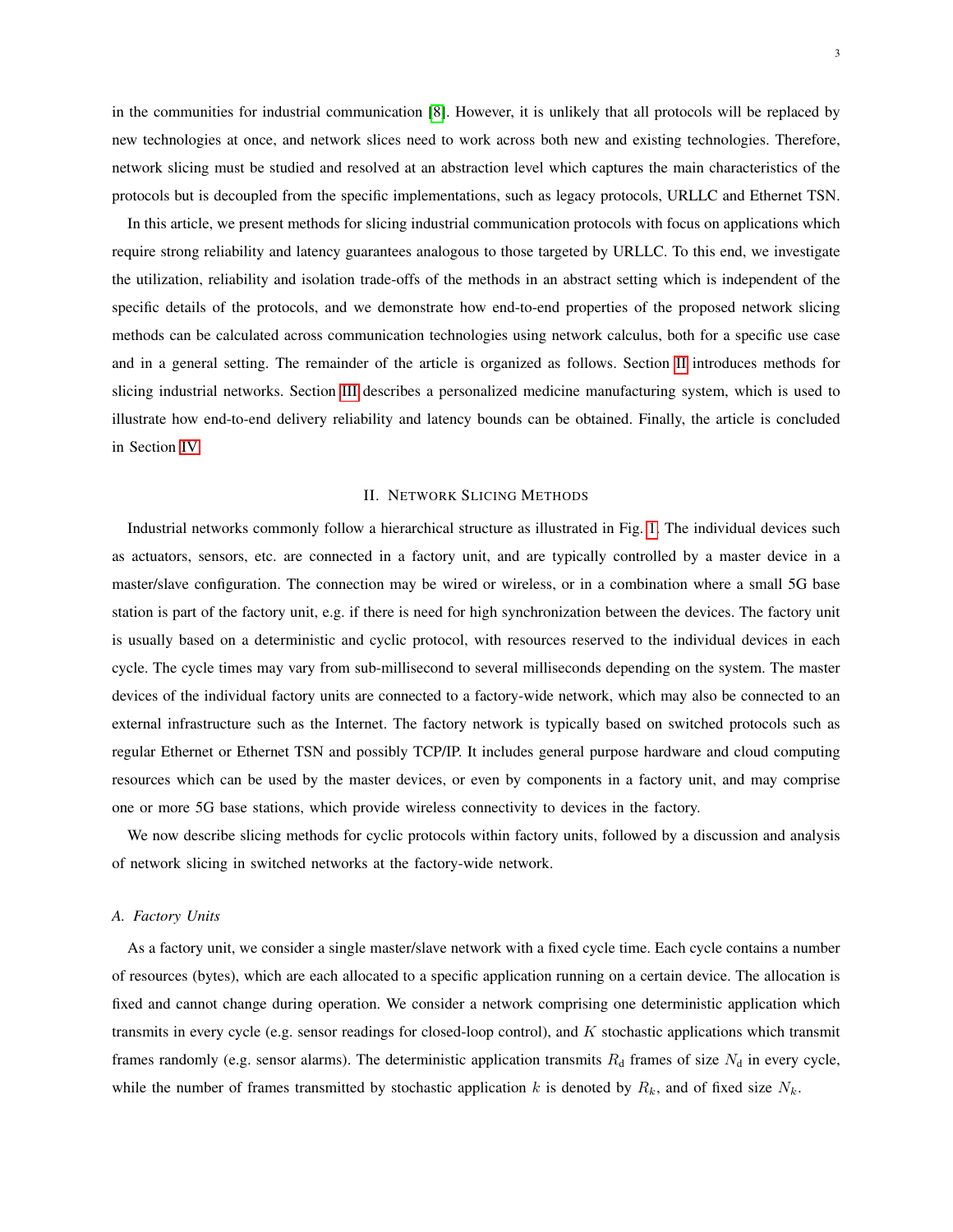<span id="page-3-0"></span>

Fig. 2: Two methods of cyclic resource multiplexing: [a\)](#page-3-0) multiplexing of reserved resources between gateway arrivals; [b\)](#page-3-0) multiplexing by overwriting random cyclic traffic.

An obvious slicing scheme is to simply assign a number of resources in each cycle to the individual applications based on the amount of data that they transmit (Fig. [2a\)](#page-3-0). Suppose we allocate  $N'_k$  bytes to stochastic application k. Neglecting transmission and other error sources, and assuming that excess frames are not buffered but dropped, the reliability of the scheme is simply the probability that all arriving frames can be transmitted,  $Pr(R_kN_k \le N'_k)$ . Furthermore, assuming that  $N_d' = R_d N_d$  bytes are allocated to the deterministic application, it cannot fail due to resource shortage. The proposed scheme provides a high degree of isolation between applications and is simple to analyze, but it results in a low resource utilization if data is not transmitted in every cycle. This is particularly prominent for bursty transmissions with high reliability requirements. Although the utilization could be improved by introducing queuing to the system, this complicates the analysis, in particular when the arrival distribution take a more complex form, which makes it difficult to provide end-to-end guarantees.

An alternative slicing scheme is where resources are allowed to be shared between the  $K$  stochastic applications. This results in an increased statistical multiplexing gain due to the increased aggregate arrivals, and hence an improved resource utilization. Under this scheme, an allocation of  $N'$  bytes are shared between K applications, so that it fails when the aggregate arrival exceeds  $N'$ , i.e.  $\sum_k R_k N_k > N'$ . However, although the scheme increases the utilization, the gain comes at the cost of reduced isolation due to multiplexing between the applications. Specifically, the transmissions by one application influence whether other applications can transmit. This may in particular be problematic when there are uncertainties in traffic models, due to its impact on the system reliability. Furthermore, without introducing scheduling mechanisms, the scheme cannot take diverse reliability requirements into account, e.g. through application prioritizing. Therefore, it is most useful when multiple applications transmit the same type of data, such as sensor readings.

Although multiplexing increases the utilization for high aggregate arrival rates, it still achieves a low utilization for apps with low arrival rates with high reliability requirements. To improve the utilization for rare transmissions, we consider a scheme where high-priority applications are allowed to overwrite specific resources allocated to other applications (Fig. [2b\)](#page-3-0). This is also referred to as puncturing in the context of 5G. For instance, a closed-loop control system may obtain feedback from a sensor in each cycle, but remain stable during short interruptions of the feedback loop. Hence, the system provides a higher reliability than needed. Suppose that each frame transmitted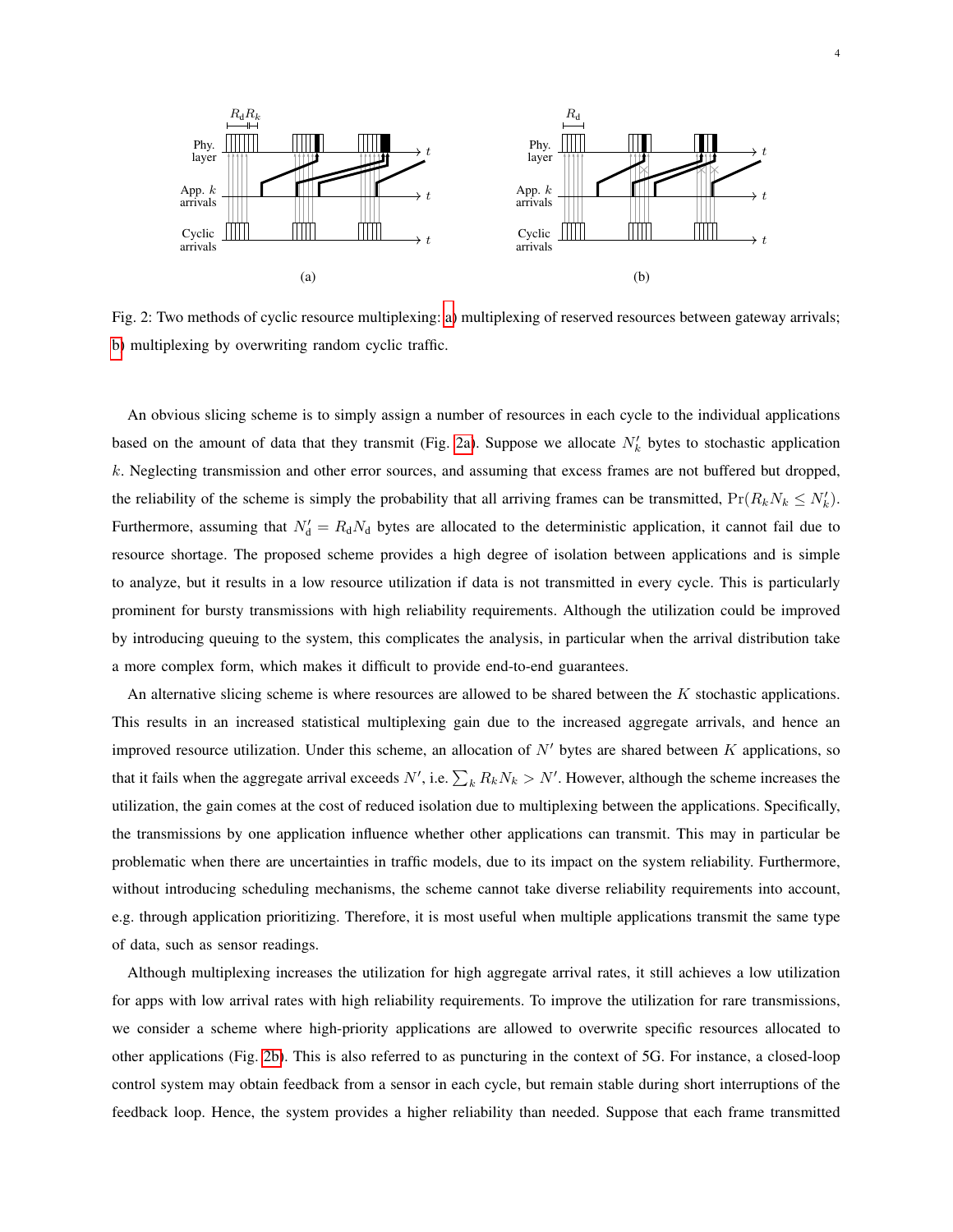by a stochastic application overwrites a random (uniformly distributed) frame from the deterministic application. We assume that two application frames cannot overwrite the same periodic frame, even if the sum of frame sizes is smaller than the size of the periodic frame. The reliability of the deterministic traffic is the probability that a frame allocated to the deterministic application is not overwritten by any of the application frames, while a stochastic application transmission fails if the aggregate arrival  $\sum_k R_k$  exceeds  $R_d$ .

#### *B. Factory-Wide Networks*

The factory-wide network is based on packet-switched technologies where frames are queued at each link to increase the link utilization. However, queuing introduces a random delay which depends on the traffic that shares the link. In simple networks, the frames may be processed as first-in-first-out, while complex networks may apply various queue schedulers to control the flow and prioritize certain types of traffic. A precondition for using switched networks in Industry 4.0 is the ability to analyze the queuing delay of the traffic with strict end-to-end latency requirements. Several methods for queuing delay analysis exist, including queuing theoretic approaches [\[9\]](#page-9-9) and stochastic network calculus (SNC) [\[10\]](#page-9-10), which give probabilistic results about the queuing delay, and deterministic network calculus (DNC) [\[11\]](#page-9-11) which provides worst-case latency bounds. While the probabilistic results from queuing theory and SNC allow for exploiting the system requirements more efficiently than DNC, the traffic arrival and server models are often strongly restricted in order to keep the analysis tractable, which limits the usefulness of the methods. In particular, they are not well suited for industrial networks where the traffic is generated by a mixture of periodic and stochastic sources, and where the network requirements are too strict to allow for model approximations and uncertainties. On the contrary, DNC allows for analyzing worst-case latencies as long as the arrival processes are bounded by some function. Since the network within a factory units has finite resources per cycle, this provides a bound on the arrival processes. Therefore, we focus on modeling the latency using DNC, although the other methods could be applicable in some scenarios as well. We omit a detailed presentation of DNC here, and instead refer to [\[11\]](#page-9-11), [\[12\]](#page-10-0) for a thorough treatment.

The theory of DNC is based on the notion of arrival and service curves which are functions that bound the cumulative number of bytes arriving to and being served by a queue. Although the theory of DNC is very general and results can be obtained with many types of curves, the curves are often restricted to affine bounds to simplify the analysis. For example, the arrivals from an application that generates a frame of size  $N$  periodically every  $M$ time units would be bounded by the affine function  $A(t) = [N/Mt + N]_+$  where  $[x]_+ = \max(0, x)$ . Similarly, the service rate of a server, modeling the serialization of frames, may be lower bounded by the affine service function. Several results can be obtained from DNC, as exemplified in Fig. [3.](#page-5-1) Here,  $A(t)$  defines the affine bound on traffic 32 bytes arriving periodically in every cycle of duration t, and  $S(t)$  is the service curve defining the rate at which the arriving bytes are served. From  $A(t)$  and  $S(t)$ , one may obtain the waiting time bound  $W(t)$  and the departures from the queue,  $D(t)$ , which may in turn be used as arrival curve to the next queue in the path for end-to-end analysis. Furthermore, through the notion of leftover service, DNC allows for analyzing multiple queues with various scheduling policies such as prioritization queuing. Leftover service refers to the minimum service that is available to a queue after other queues have been served. This is important in the context of industrial applications,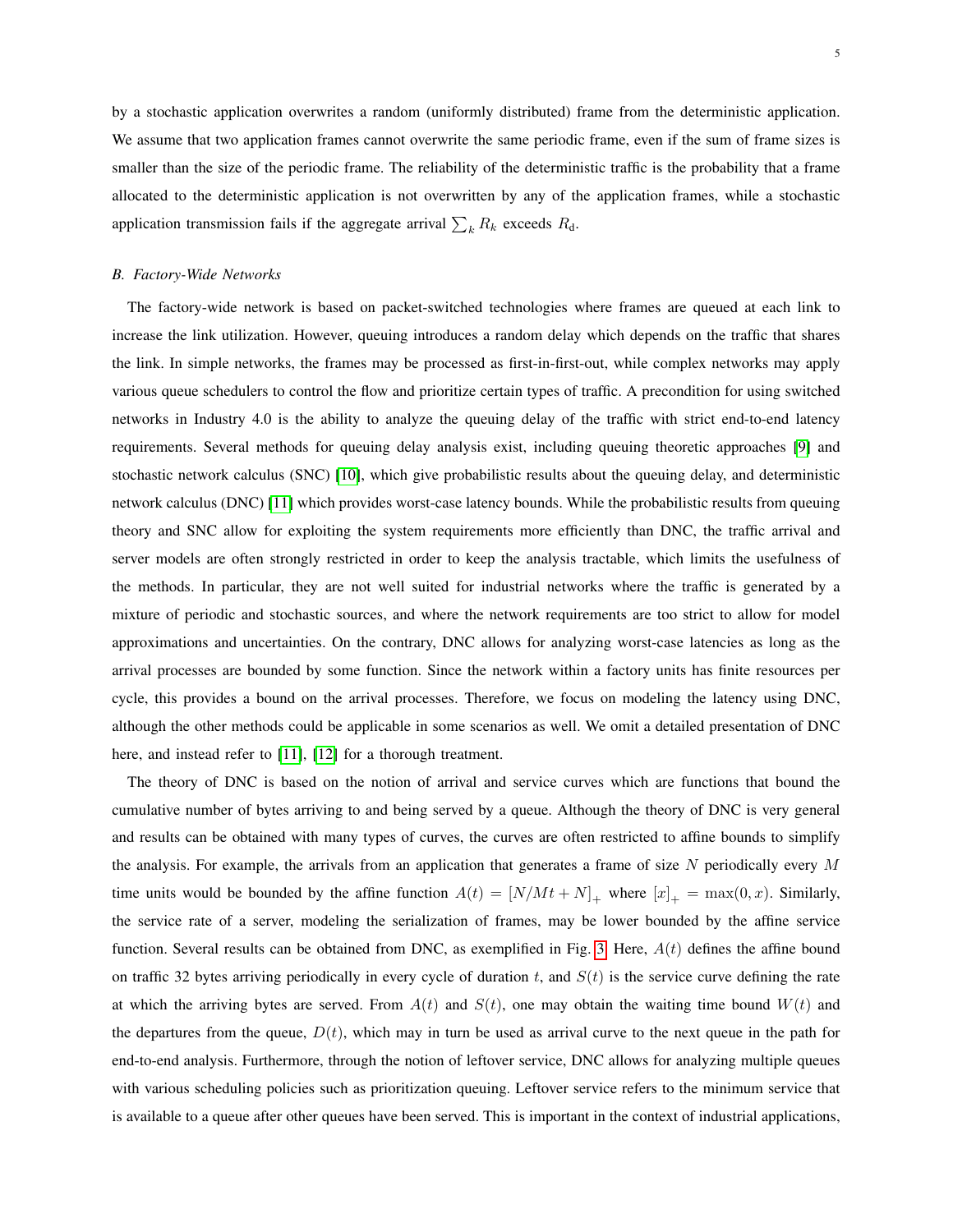<span id="page-5-1"></span>

Fig. 3: Graphical representation of the quantities in DNC.

<span id="page-5-2"></span>

| Application           | Source   | Dest.        | Type     | Mean period     | Size            | Latency req.    | Reliability req. |
|-----------------------|----------|--------------|----------|-----------------|-----------------|-----------------|------------------|
| Control               | Master   | <b>Robot</b> | Periodic | $1 \text{ ms}$  | 128 B           | $1 \text{ ms}$  | $1-10^{-4}$      |
| Control               | Robot    | Master       | Periodic | $1 \text{ ms}$  | 128 B           | $1 \text{ ms}$  | $1-10^{-4}$      |
| Patient info request  | Master   | Cloud        | Periodic | $200$ ms        | 128 B           | $10 \text{ ms}$ | $1-10^{-4}$      |
| Patient info response | Cloud    | Master       | Periodic | $200$ ms        | 1024 B          | $10 \text{ ms}$ | $1 - 10^{-4}$    |
| Scale readings        | Scale    | Cloud        | Periodic | $200$ ms        | 512 B           | $100$ ms        | $1-10^{-6}$      |
| Sensor alarms         | Receiver | Cloud        | Poisson  | 60s             | 32 B            | $5 \text{ ms}$  | $1-10^{-6}$      |
| HMI stream            | Cloud    | <b>HMI</b>   | Periodic | $20 \text{ ms}$ | $20 \text{ kB}$ | $20$ ms         | $1-10^{-2}$      |

TABLE I: End-to-end requirements in the use case

where scheduling, and in particular traffic prioritization, is necessary to guarantee low end-to-end latencies with high probability. Other quantities that can be obtained from DNC include maximum queue size which can be used to dimension buffers.

#### III. CASE STUDY: PERSONALIZED MEDICINE MANUFACTURING

<span id="page-5-0"></span>This section introduces a simple personalized medicine manufacturing system as a use case of Industry 4.0 to demonstrate how network slicing can be used to handle diverse end-to-end network requirements. Furthermore, the system will be used to study the trade-offs in the slicing methods presented in previous section. The system is derived to contain the main properties and realistic requirements of an Industry 4.0 system, and is based on the potential URLLC requirements defined by 3GPP [\[3\]](#page-9-2). It is described in an abstract way, which is independent of the specific communication technologies used in the network, so that it can represent both wired legacy protocols and URLLC technologies.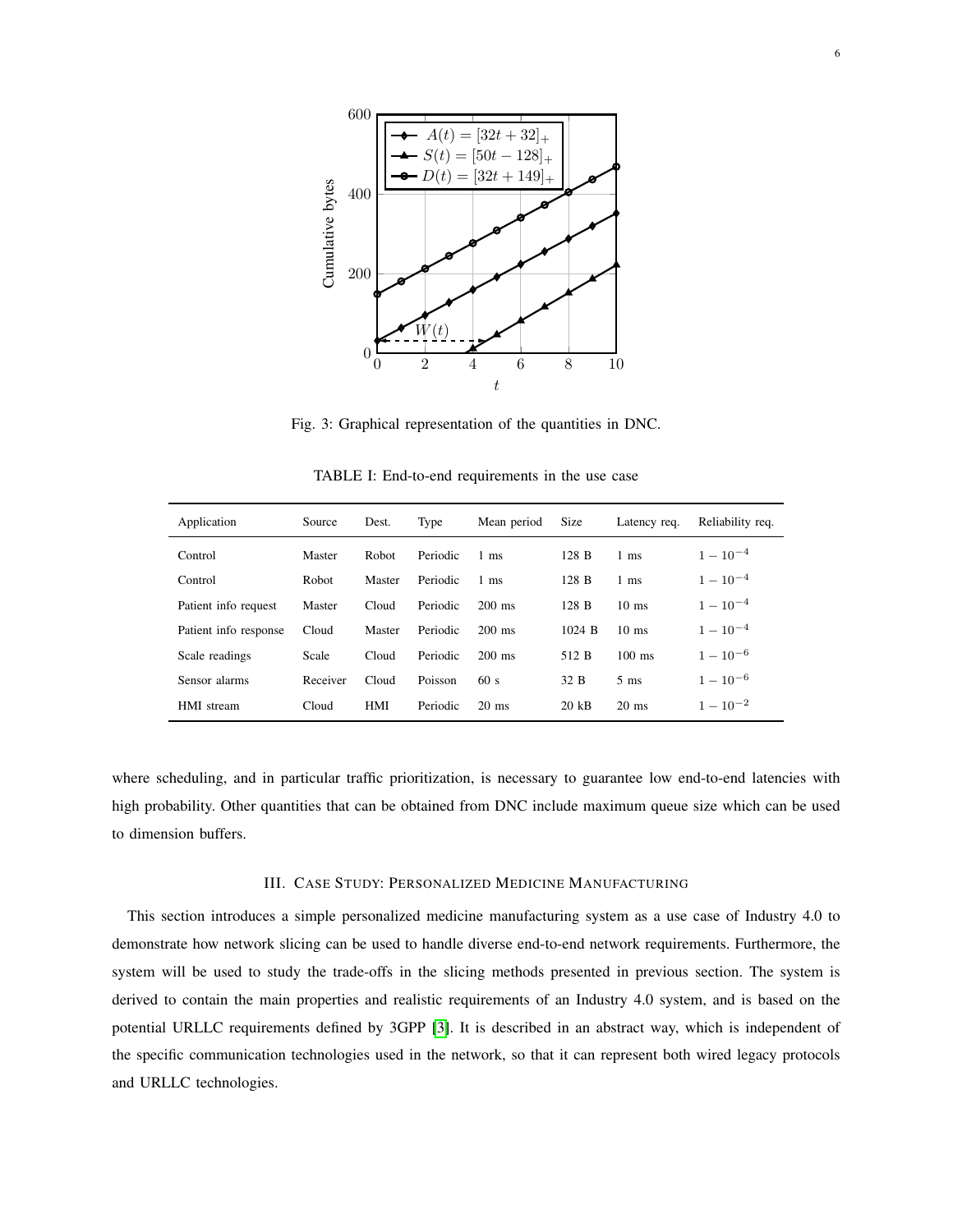<span id="page-6-0"></span>

Fig. 4: Personalized medicine manufacturing network consisting of 10 factory units and a factory-wide network.

The system consists of 10 identical master/slave factory units connected using an industrial cyclic communication protocol. The master devices of each factory unit are physically located at the base station, and connected to a cloud through a hierarchical switched factory-wide network as depicted in Fig. [4.](#page-6-0) Each of the 10 factory units controls a pipetting machine mounted on a robotic arm, which dispenses a drug product into a container. The type and amount of drug is determined based on patient information obtained from a patient database in the cloud. To validate the process the final product is weighed after the drug has been dispensed, and the weight is stored in the cloud. Finally, the entire process can be monitored by an operator using an Human Machine Interface (HMI) which is connected to the factory unit, and displays a video streamed from the cloud. Furthermore, a number of sensors are located in the unit to supervise the process, which may raise alarms in case of failures. The requirements to the network are listed in Table [I.](#page-5-2)

The factory unit networks are based on a master/slave communication protocol with a cycle time of 1 ms. The factory-wide network is based on switched 100 Mbit Ethernet, and the switches are equipped with prioritization queues to each outgoing link. To simplify the setting, we assume that each link only has two queues. Furthermore, since we are mainly interested in the trade-offs in using various slicing schemes, we consider a unified channel model where the frame delivery reliability of the links in both the factory units and the factory-wide network is  $1 - 10^{-9}$ .

#### *A. End-to-End QoS Analysis*

There are numerous combinations of the network slicing schemes from Section [II](#page-2-0) that may satisfy the application requirements in the medicine manufacturing system, and a complete treatment is beyond the scope of this article. Instead, we focus on a few applications and illustrate how the proposed slicing schemes and DNC can be used to obtain end-to-end results of the individual network slices, as well as to analyze the interaction between the slices. For simplicity, we ignore propagation delays and focus on queuing. Furthermore, we ignore potential overhead added by protocol headers in the network, and use milliseconds as the time unit.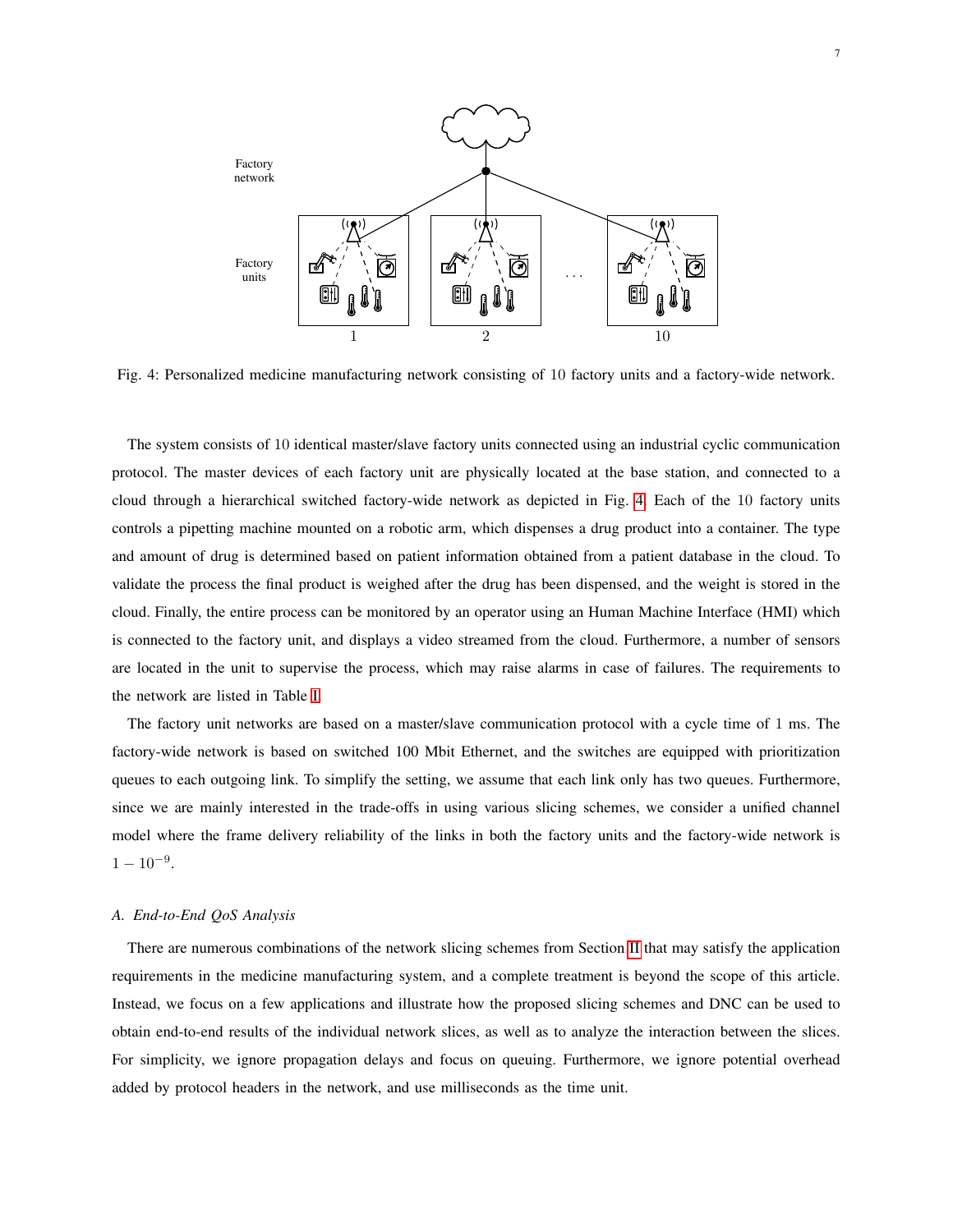We first consider the resources for the sensor alarms. Since the number of alarms in each cycle is random, we can either reserve a fixed number of resources in each cycle, or we can allow alarms to overwrite the cyclic control traffic, which has a lower reliability requirement. Allocating a fixed number of resources results in a low utilization, while overwriting control traffic introduces a decrease in the reliability of the control traffic. Since the rate of alarms is very low compared to the cycle time, the overwriting scheme is a promising approach for this use case. Figure [5](#page-8-0) shows the end-to-end frame failure probabilities of the alarm and control traffic for a mean number of alarm arrivals per cycle,  $\lambda$ . We consider the cases where the control traffic comprises 1 and 4 frames,  $R_{\text{control}} = 1 \cdot 128$  and  $R_{\text{control}} = 4 \cdot 32$ . At a low number of arrivals, the reliability approaches the reliability of the links. Since there is only a single link between the source and destination of the control traffic, compared to three links for the alarms, its reliability is significantly higher. As the number of arrivals increases, the reliability decreases for both the control traffic and the alarms. The decrease in the control traffic reliability is due to a higher probability of being overwritten by an alarm, while the decrease in alarm reliability is due to an increased probability of experiencing a shortage of resources in a cycle. In the specific use case considered in this article, the reliability requirement of the control traffic is  $1-10^{-6}$ , which can be achieved up to an arrival rate of  $\lambda = 4 \cdot 10^{-6}$ for  $R_{\text{control}} = 4 \cdot 32$ . Consequently, this is sufficient for the expected inter-arrival time of 60 s ( $\lambda \approx 1.7 \cdot 10^{-4}$ ), and hence the overwriting slicing scheme would be a reasonable choice. Furthermore, the reliability of the alarm traffic at this point is very high since it is unlikely that two alarms arrive in the same cycle, and since the resources are used in all cycles, the utilization is 100 percent. By comparison, if 32 bytes were allocated in each cycle only to the sensor alarms, it would on average only be used once every 60 seconds, yielding a utilization of approximately 0.02 percent, and would in addition occupy 32 bytes more of the frame than the overwriting scheme.

A consequence of the prioritization queuing scheme in the factory network is that the isolation between the queues is limited, since an increase in the high-priority traffic also results in an increased queuing delay of the traffic of lower priority. Suppose now that we in the factory units decide to use the overwriting scheme for the alarm traffic. Furthermore, assume that we give sensor alarms high queue priority in the entire path from source to destination, and that the periodic patient info requests are given second priority. Obviously, the queuing delay that the patient info requests experience depends on the number of sensor alarms. The maximum number of bytes that can arrive to the factory network from the alarms is enforced by the number of control frames that can be overwritten. Specifically, in the cases considered above where 1 or 4 control frames are allocated, at most 1 or 4 alarm frames can arrive to the factory network in each cycle (1 ms). Using this bound, we may use DNC to obtain a bound on the total end-to-end latency experienced by both the alarm frames and the patient info requests. This is illustrated in Fig. [6](#page-8-1) for various sensor alarm arrival bounds,  $R_{\text{alarms}}$ . As  $R_{\text{alarms}}$  approaches 0, the alarm latency approaches the cycle time of 1 ms. For increasing  $R_{\text{alarms}}$ , the latency experienced by both the sensor alarms and the patient info requests increases due to an increased serialization time. Notice that despite being unchanged, the patient info request latency increases with a larger slope than that of the sensor alarms. This reflects the conservatism of the affine bound, and is due to accumulation of low-priority frames in the time where the high-priority traffic is served. In a system with more queuing priorities, the accumulation would occur at each prioritization queue all the way to the queue with lowest priority. Although the latency is still low in the shown scenario, it shows that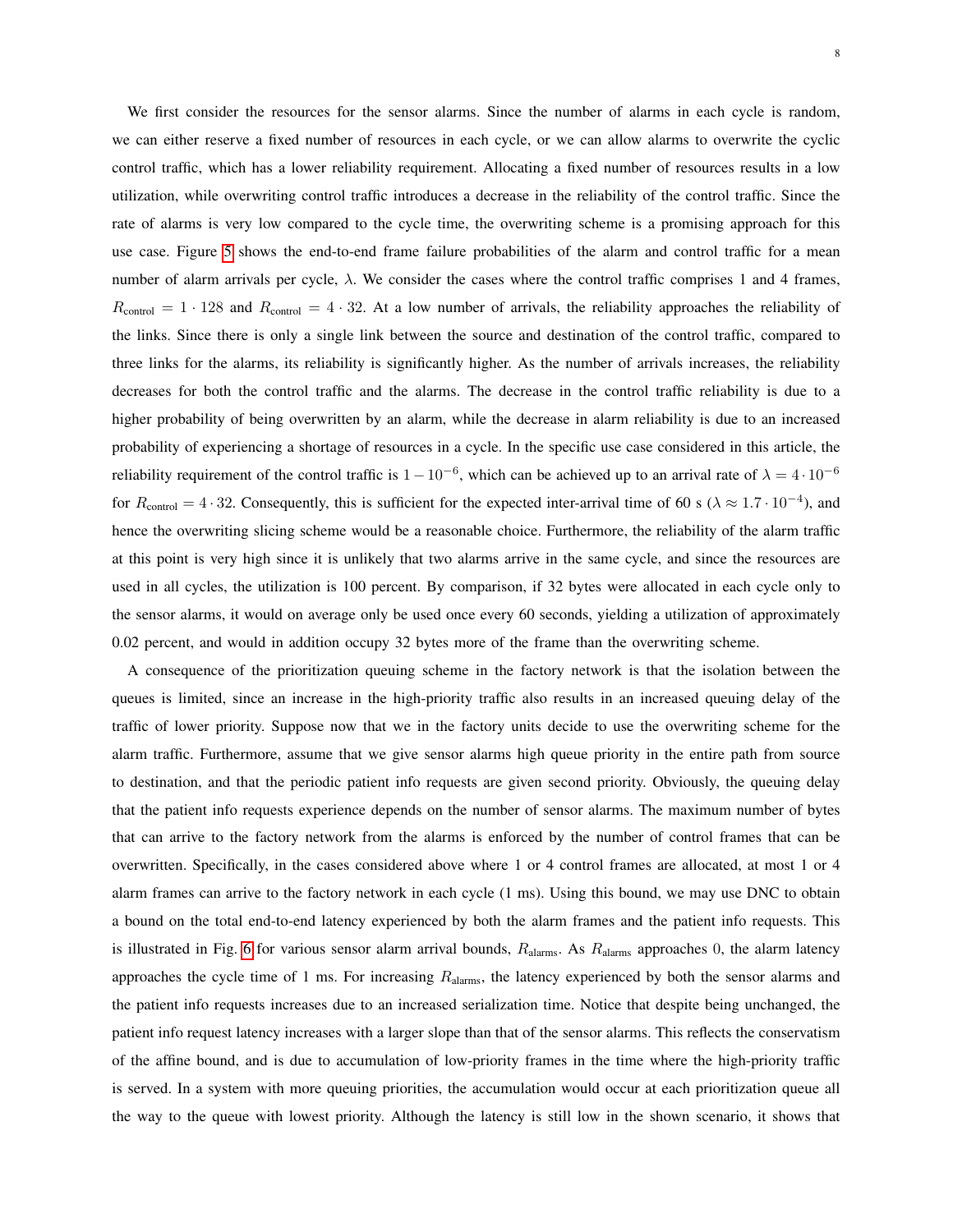<span id="page-8-0"></span>

<span id="page-8-1"></span>Fig. 5: End-to-end failure rate of control and sensor alarm traffic in the network slicing scheme based on overwriting for various alarm arrival rates.



Fig. 6: End-to-end latency of sensor alarms and patient info requests for various alarm arrival rates.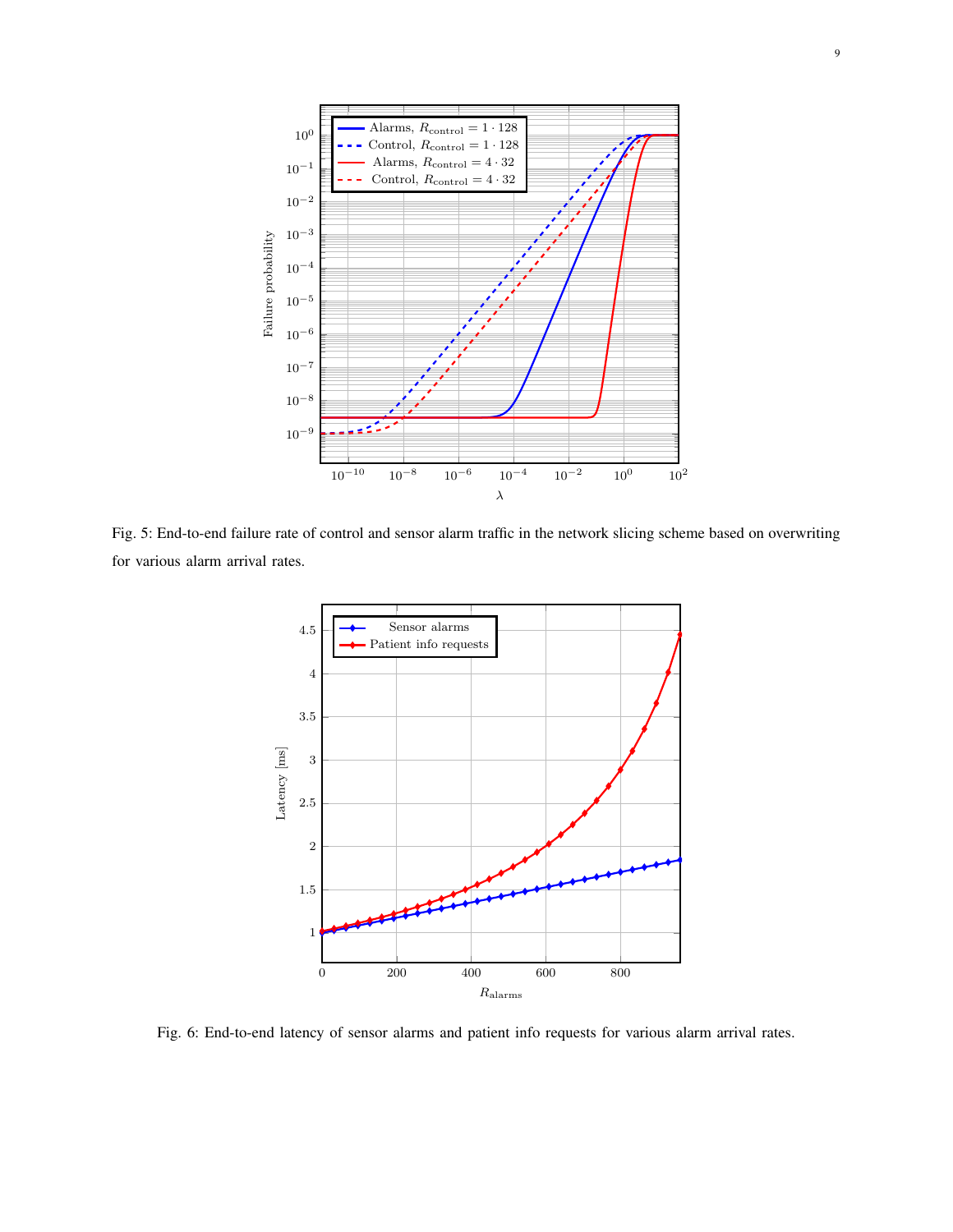enforcing a limit on the number of bytes entering the factory-wide network is important to maintain the required latency. This can either be done by exploiting the reserved resources in the factory units as done here, or by inserting traffic shapers, such as token buckets, into the network.

# IV. CONCLUSION

<span id="page-9-8"></span>5G, and particularly URLLC, will play an important role in transforming industrial manufacturing systems into Industry 4.0. Furthermore, a wide range of new applications will emerge due to the increased connectivity, and they will have a diverse set of requirements to the network, ranging from ultra low-latency cyclic delivery guarantees to best-effort and high data rates. This article investigates network slicing as a way to handle this diverse set of application requirements, with focus on URLLC. We have presented methods for slicing both cyclic and switched industrial protocols at an abstract level, and discussed their trade-offs in utilization, reliability and isolation. Furthermore, using a case study of an industrial medicine manufacturing system with diverse network requirements, we have illustrated how deterministic network calculus can be used for analyzing end-to-end latencies of network slices comprising both deterministic and switched networks.

#### ACKNOWLEDGMENT

The work by J. J. Nielsen and P. Popovski has partly been supported by the European Research Council (ERC Consolidator Grant nr. 648382 WILLOW), and partly performed in the framework of the Horizon 2020 project ONE5G (ICT-760809) receiving funds from the European Union. The work by R. Guillaume and A. Mueller is supported by the Federal Ministry for Education and Research (BMBF) within the project Future Industrial Network Architecture (FIND) (16KIS0571).

#### **REFERENCES**

- <span id="page-9-0"></span>[1] R. Drath and A. Horch, "Industrie 4.0: Hit or hype?" *IEEE industrial electronics magazine*, vol. 8, no. 2, pp. 56–58, 2014.
- <span id="page-9-1"></span>[2] N. Jazdi, "Cyber physical systems in the context of industry 4.0," in *IEEE International Conference on Automation, Quality and Testing, Robotics*, 2014, pp. 1–4.
- <span id="page-9-2"></span>[3] 3GPP, "Service requirements for the 5G system," 3rd Generation Partnership Project (3GPP), TS 22.261 v16.0.0, 06 2017.
- <span id="page-9-3"></span>[4] P. Schulz *et al.*, "Latency critical IoT applications in 5G: Perspective on the design of radio interface and network architecture," *IEEE Communications Magazine*, vol. 55, no. 2, pp. 70–78, 2017.
- <span id="page-9-4"></span>[5] M. Shafi *et al.*, "5G: A tutorial overview of standards, trials, challenges, deployment, and practice," *IEEE Journal on Selected Areas in Communications*, vol. 35, no. 6, pp. 1201–1221, June 2017.
- <span id="page-9-5"></span>[6] NGMN Alliance. (2016, 9) Description of network slicing concept. [Online]. Available: [https://www.ngmn.org/uploads/media/161010](https://www.ngmn.org/uploads/media/161010_NGMN_Network_Slicing_framework_v1.0.8.pdf) NGMN\_Network\_Slicing\_[framework](https://www.ngmn.org/uploads/media/161010_NGMN_Network_Slicing_framework_v1.0.8.pdf)\_v1.0.8.pdf
- <span id="page-9-6"></span>[7] P. Gaj, J. Jasperneite, and M. Felser, "Computer communication within industrial distributed environment—a survey," *IEEE Transactions on Industrial Informatics*, vol. 9, no. 1, pp. 182–189, 2013.
- <span id="page-9-7"></span>[8] M. Wollschlaeger, T. Sauter, and J. Jasperneite, "The future of industrial communication: Automation networks in the era of the internet of things and industry 4.0," *IEEE Industrial Electronics Magazine*, vol. 11, no. 1, pp. 17–27, 2017.
- <span id="page-9-9"></span>[9] L. Kleinrock, *Queueing systems, volume 2: Computer applications*. wiley New York, 1976, vol. 66.
- <span id="page-9-10"></span>[10] M. Fidler and A. Rizk, "A guide to the stochastic network calculus," *IEEE Communications Surveys & Tutorials*, vol. 17, no. 1, pp. 92–105, 2015.
- <span id="page-9-11"></span>[11] J.-Y. Le Boudec and P. Thiran, *Network calculus: a theory of deterministic queuing systems for the internet*. Springer Science & Business Media, 2001, vol. 2050.